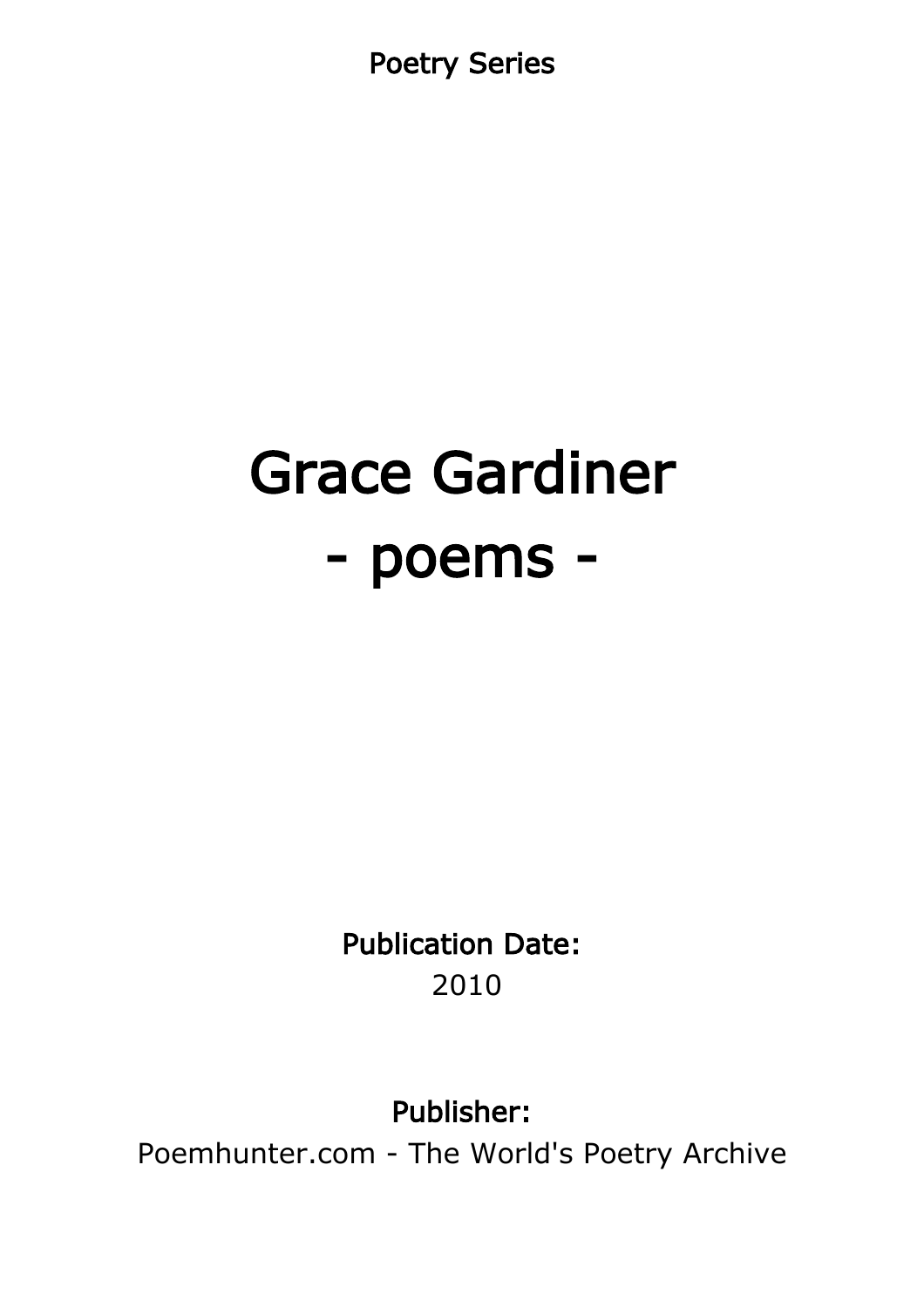# Grace Gardiner(04/12/96)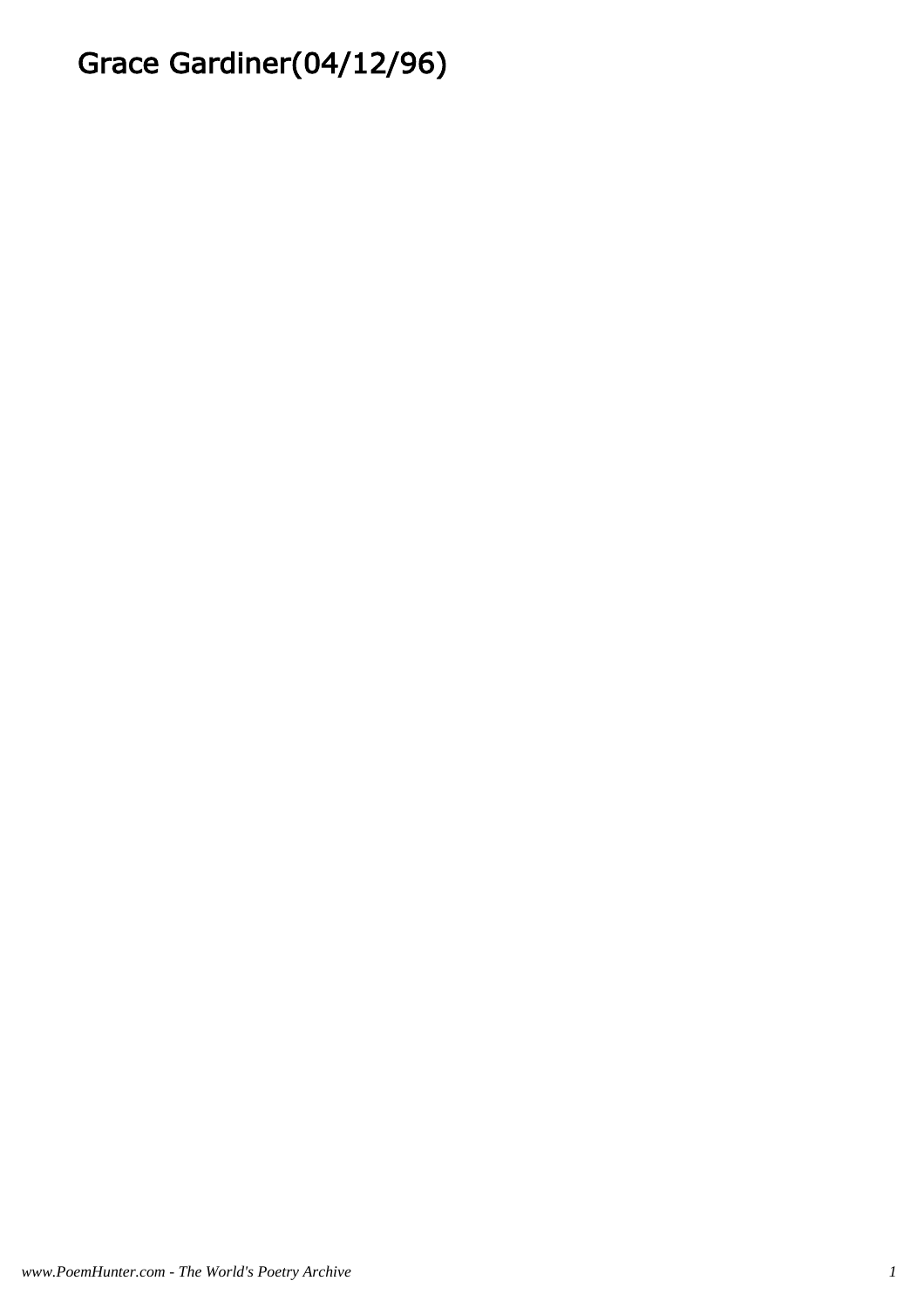# ~beautiful Butterfly~

I see you gracefully floating around Not a care in the world Not a thought in the sky

Peaceful as can be In the spring breeze Basking in the rays of the sun

Beautiful butterfly.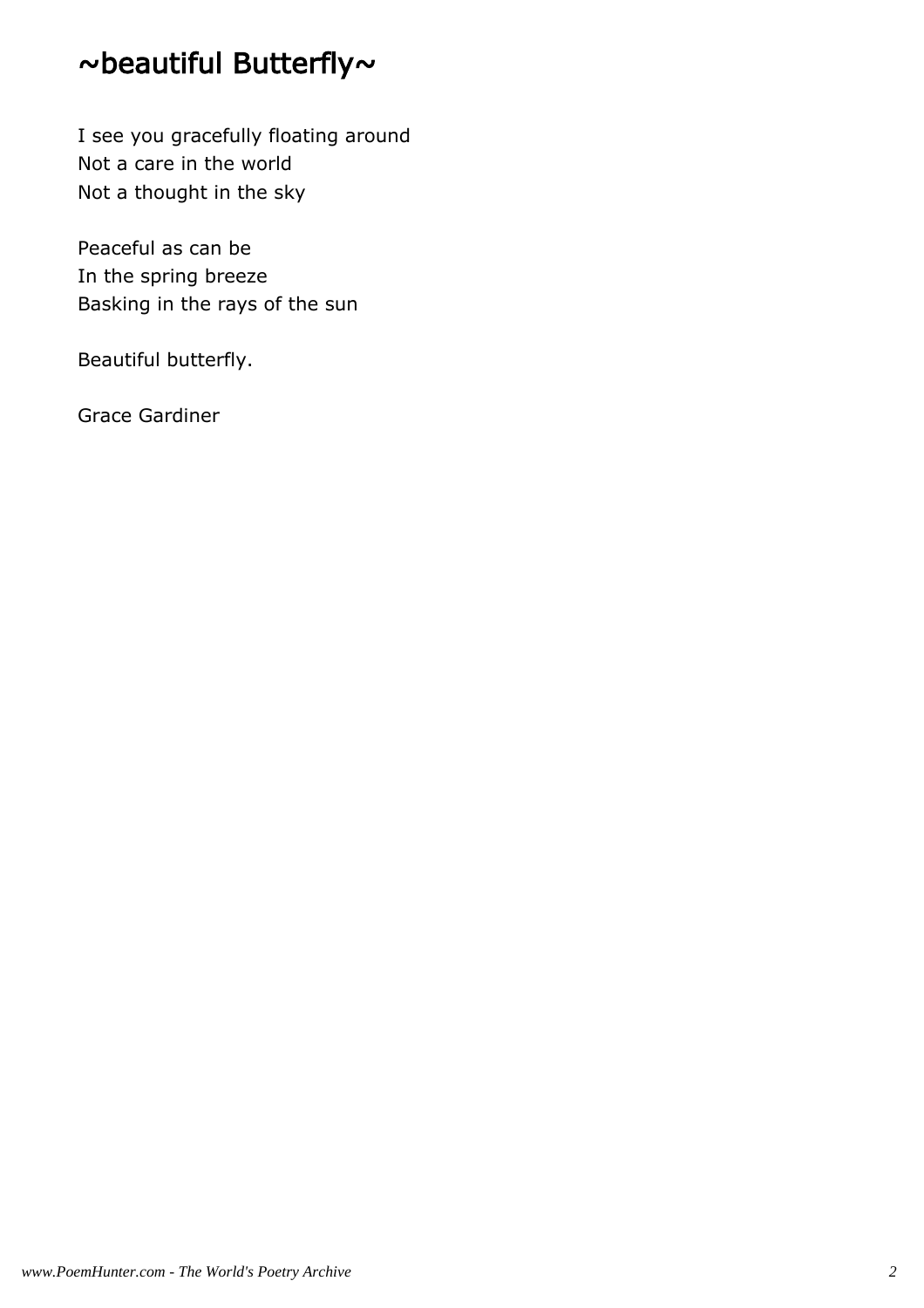# A Lifetime Of Bliss

Hello my love, I have not seen you here before My heart is longing to know so much more I want to look into your eyes, see the world as you do I want to peek into your dreams, see if they are of me Most of all, I want to hold your heart and feel what you have felt Oh, I think I have seen you here before Now it's you that wants to know more

I'll share with you the dreams I have dreamt I'll tell you the stories behind my tears I will let you hold my hand, to make up for all the years I'll whisper all my secrets, be they good or be they bad I know this is a feeling I have never had

I'll take you to the lighthouse And kiss you as we watch the sunset I'll light all the candles, if it'll make me romantic I'll bring the glasses so we can sip the wine Oh, could this night be more divine? We'll walk down to the beach when the sun goes to sleep I'm still wondering why we got the chance to meet

I'll tell you I miss you whenever you leave I want you, don't you see? I'm always here when you feel there is an absence I promise to make you laugh even when it's been years since

Do you still long for me? With all my might I cannot resist To share with you a lifetime of bliss..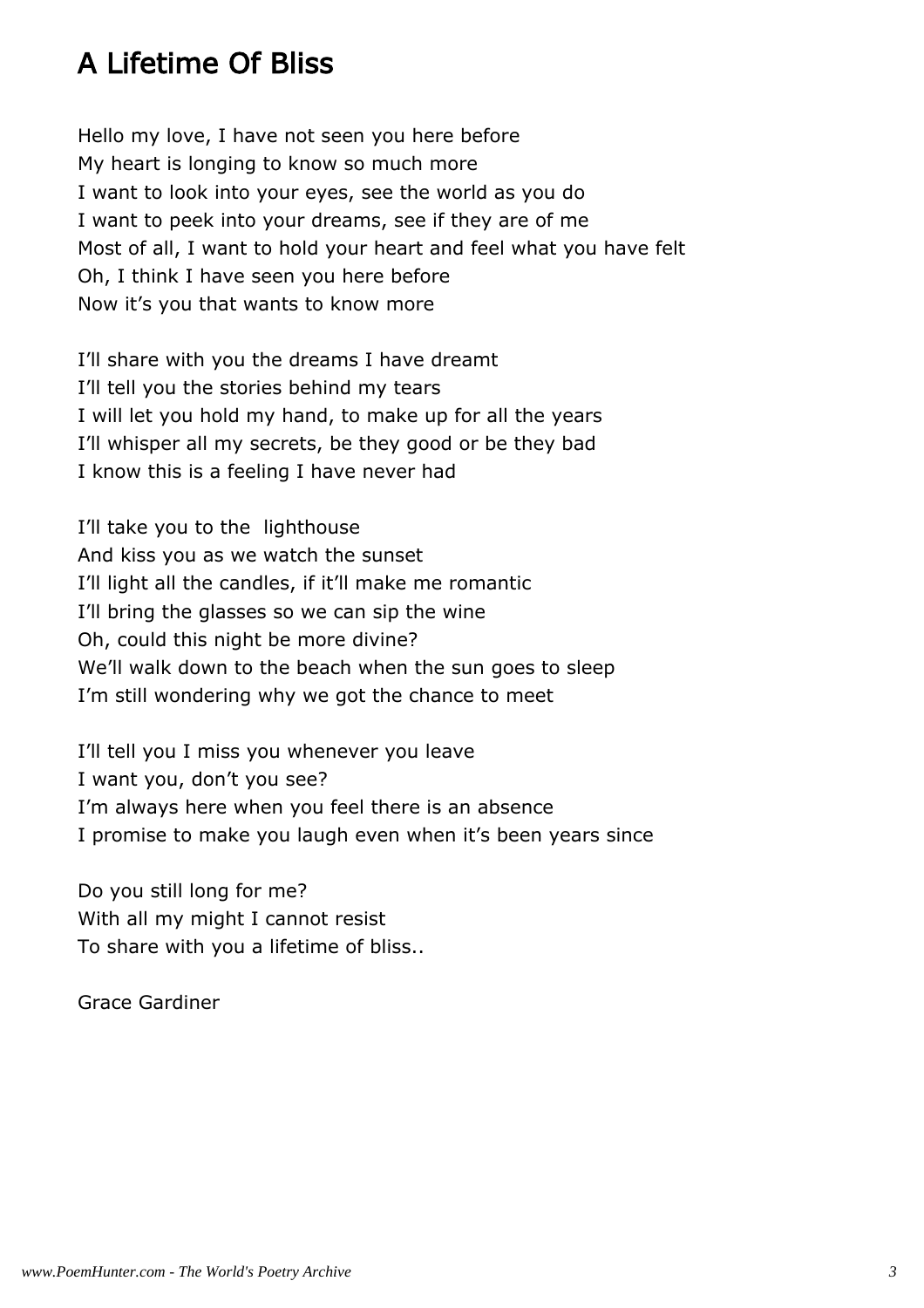# A Monday Morning

The sun is rising over the fields I tilt my head in wonder Listening to the birds sing in perfect harmony The corners of my mouth form a little smile on my face Watching as the frost on the grass slowly melts away Noticing everything is still The wind hasn't quite yet decided to wake Looking out at the horizon with amazement And the clouds, as if they've been touched by an angel So soft and their color so pure It all seems so serene and perfect Nothing could wreck this time of peace All these thoughts going through my mind As I'm gazing outside my window on a Monday But it is He who I thank for giving us this perfect morning.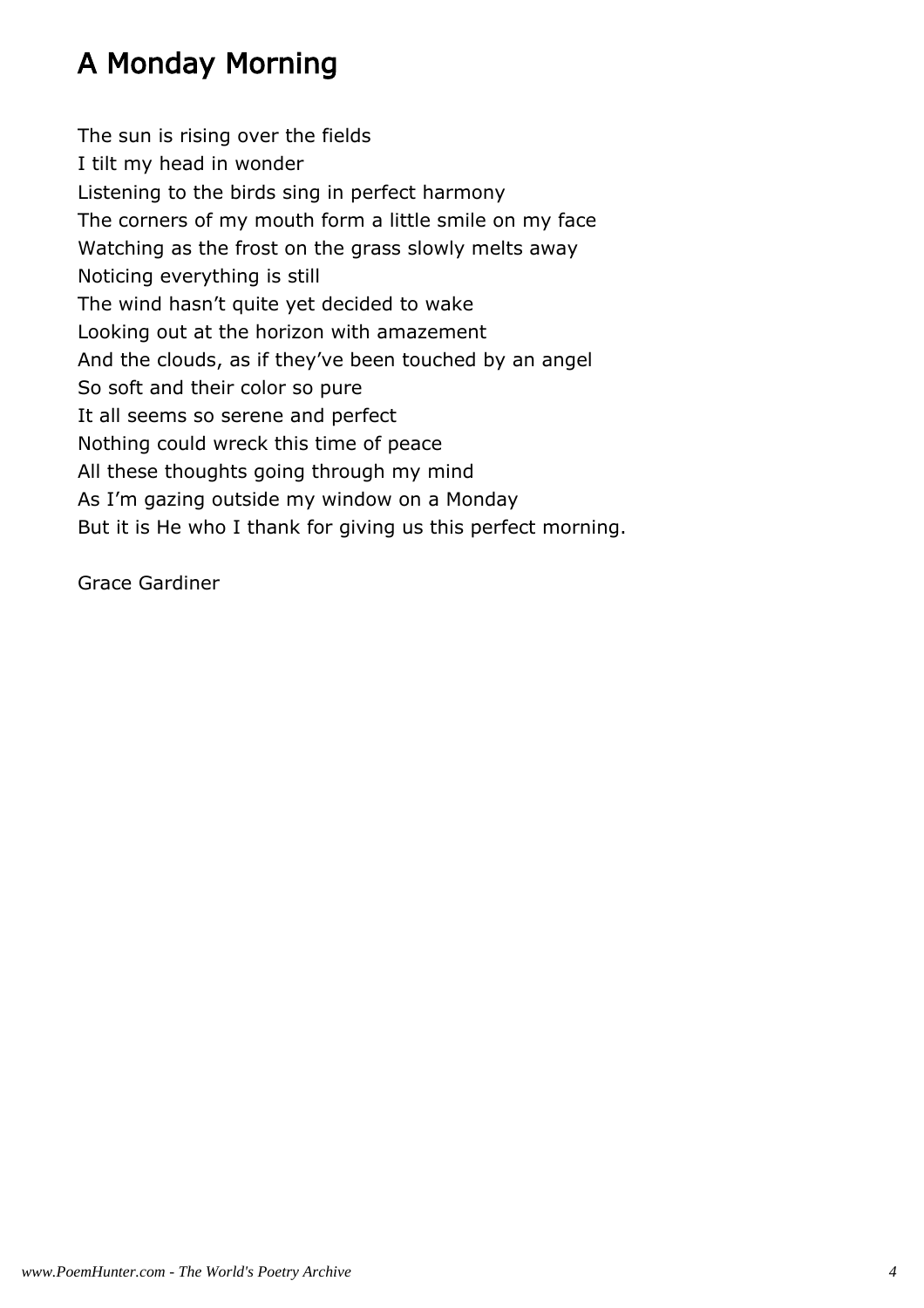## All I Think About

You...are the only one I think about One glance at you and my heart skips a beat You are the teardropp to my eye The music to my beat.

Everywhere I look I see you Every time we kiss it feels like something new You're smile, you're eyes...I'm getting lost.

When we're apart I feel empty inside...alone Nothing seems to matter I need something...I need you.

I feel like I'm floating in the night sky Waiting... Waiting for you to catch me and hold me in your arms.

You are my everything...my all I love you.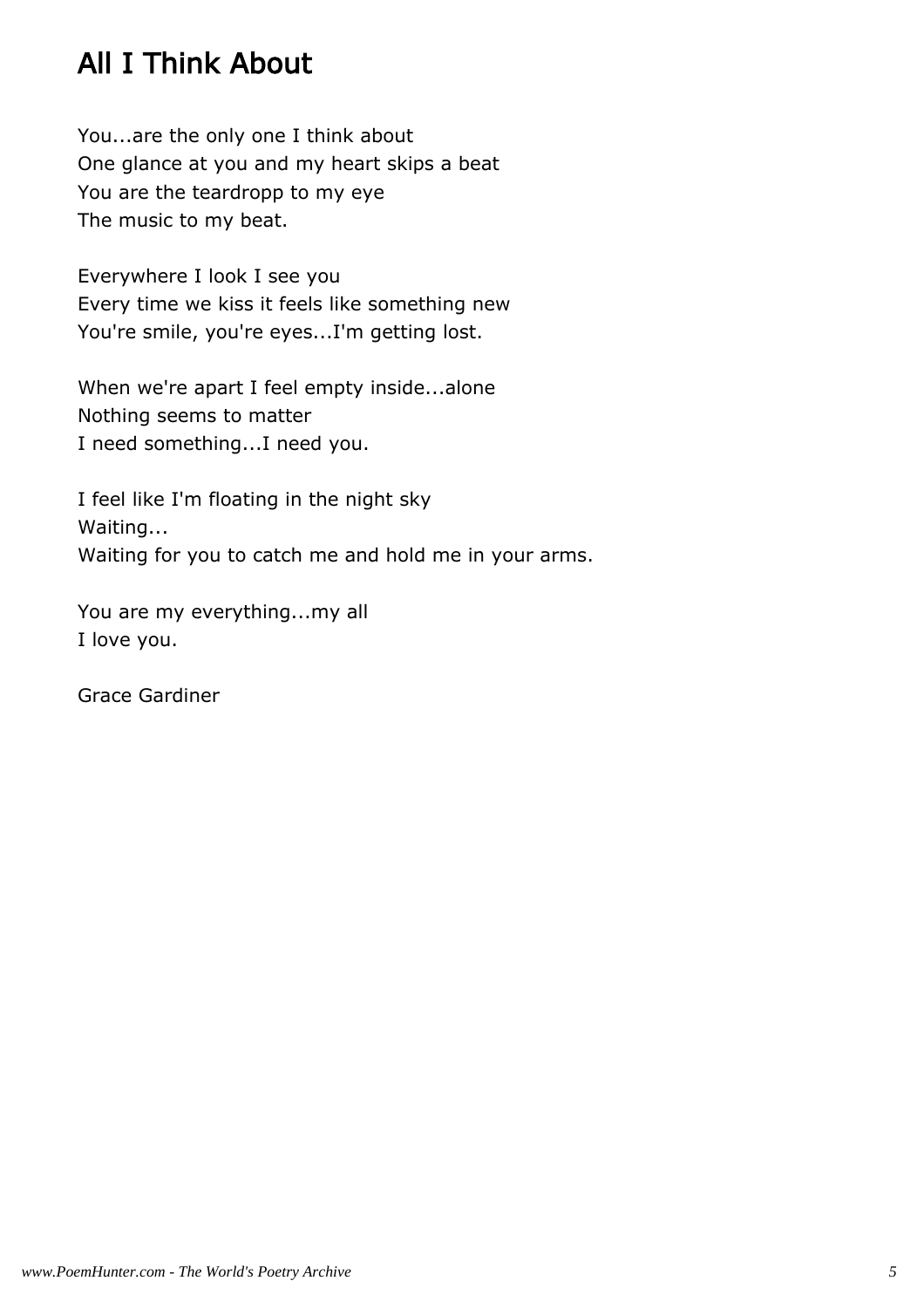## Do You Remember...?

Do you remember us? Like we used to be Do you remember the endless nights? Not falling asleep till the morning light Do you remember the secrets we shared? That would be ours forever Do you remember our dreams? That we wish could come true Do you remember us? We'd stick together no matter what Friends, sisters, forever.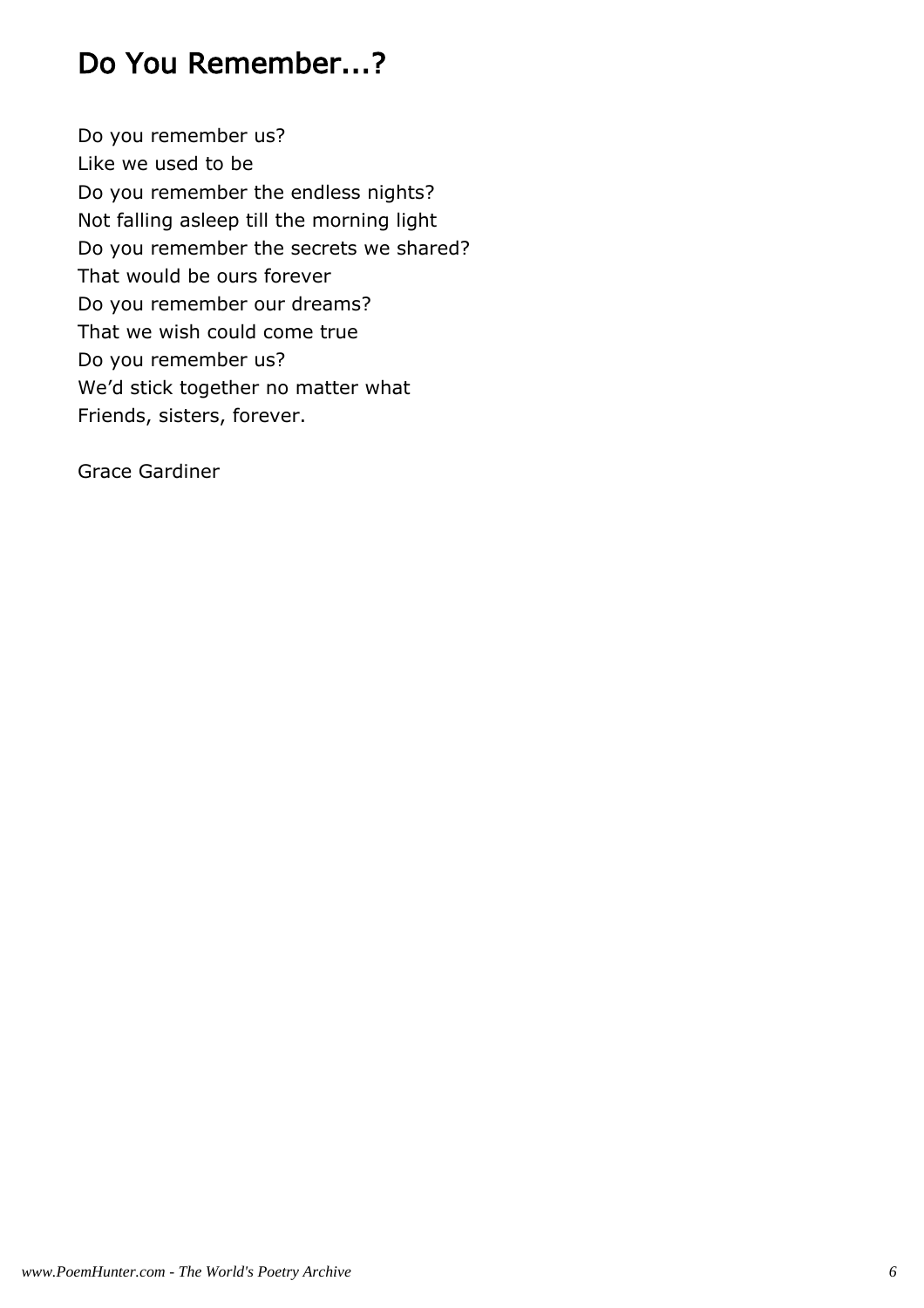#### He Said Forever...

He said he'd love me forever He said he'd always be there That we together were unique, a perfect pair He said don't worry, I'll catch you if you fall If you ever need to talk just give me a call He said he loved me for who I am Our song was the only one he sang

But now I'm sitting alone writing this Just thinking of the one I miss People say it's fate, and I should be strong Although I can't help but think with him I belong The times we spent together The sleepless nights Those hugs we had, him holding me tight

I knew I'd always love him Right from the start, always and forever He'll be in my heart!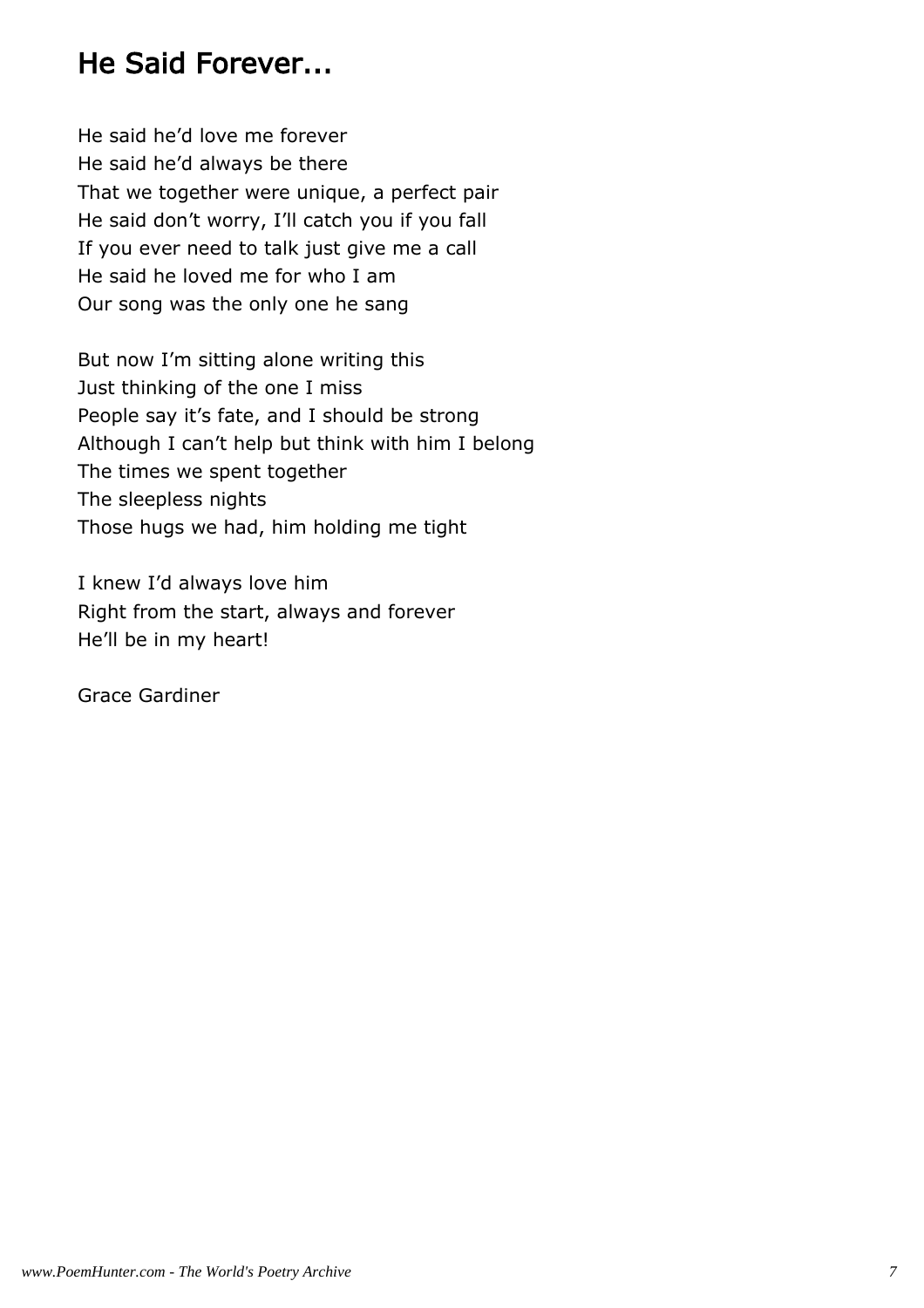# I Can'T Feel Your Arms Anymore

I love you too much to let you go But don't know if I trust you enough to say so I want to go back to the way we used to be Floating through life, baby, just you and me

But now that dream is long gone The tears are covering my eyes And the lies they feel like knives Slicing through my heart and coming out the other side Baby why'd you do this? You promised you'd never make me cry

Remember the good old times When we were so happy and carefree Now instead we're screaming and stinging like bees Baby what happened to our love? It used to be so nice, so full of energy, so full of trust

I can still remember when you first held me in your arms Saying "I wont let you go until tomorrow and tomorrow never comes." Whoops, I guess tomorrow came 'Cos I can't feel your arms anymore All I can feel is the pain

You were supposed to be there for me Telling me it's alright But instead you were out Up with your friends all night

Where were you when all this happened? It's like you were in a daze "Don't worry, I'm here" Is what you were supposed to say

No it's not okay It's all messed up and my mind is playing games I thought you were the one That would be there in the night Singing me to sleep 'Cos you know that's what I like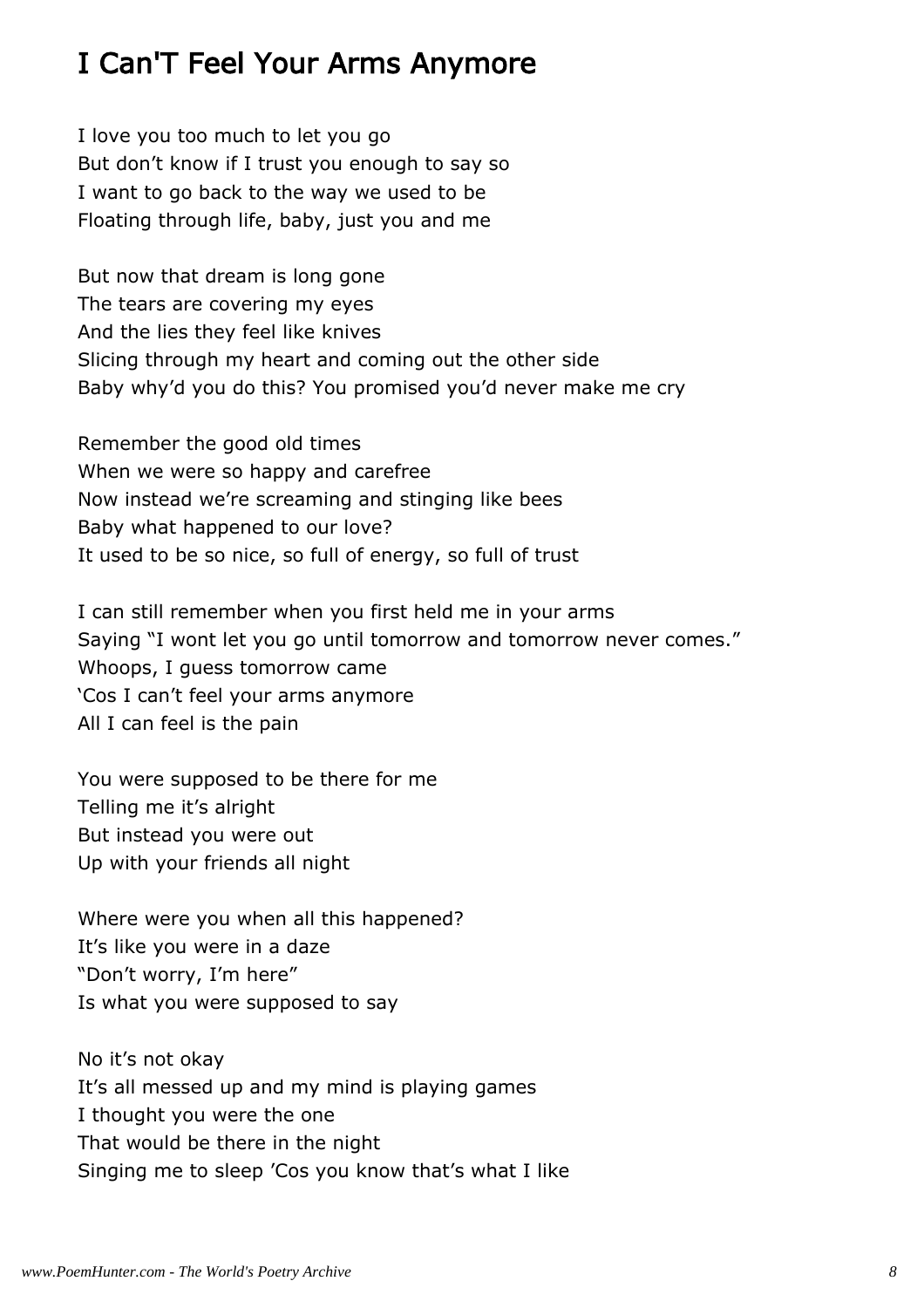You know what? I cried myself to sleep Wishing you were there comforting me Telling myself you'll be home soon I knew you wouldn't be.. That's just what I had to believe 'Cos baby you're the only one I need

I love you too much to let you go So come back, sit down, so I can let you know.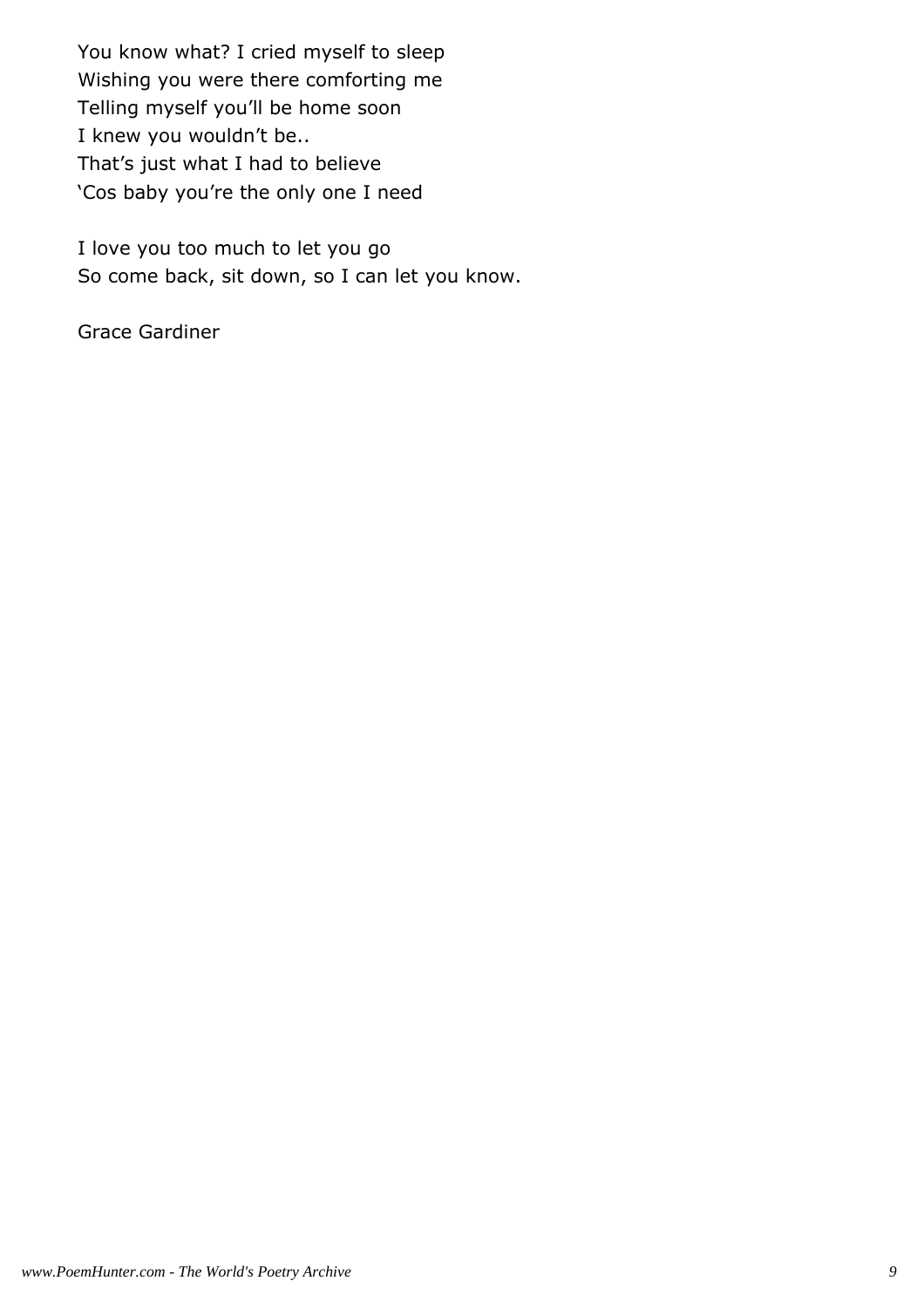# It's A Dream To Me

Slowly moving hand in hand Laying my head on your shoulder The moonlight on your cheek The stars in your eyes Mesmerized by your beauty.

This is the moment I've been dreaming of for so long The one overtaking my mind on sleepless nights When you and I are finally together The way it's meant to be…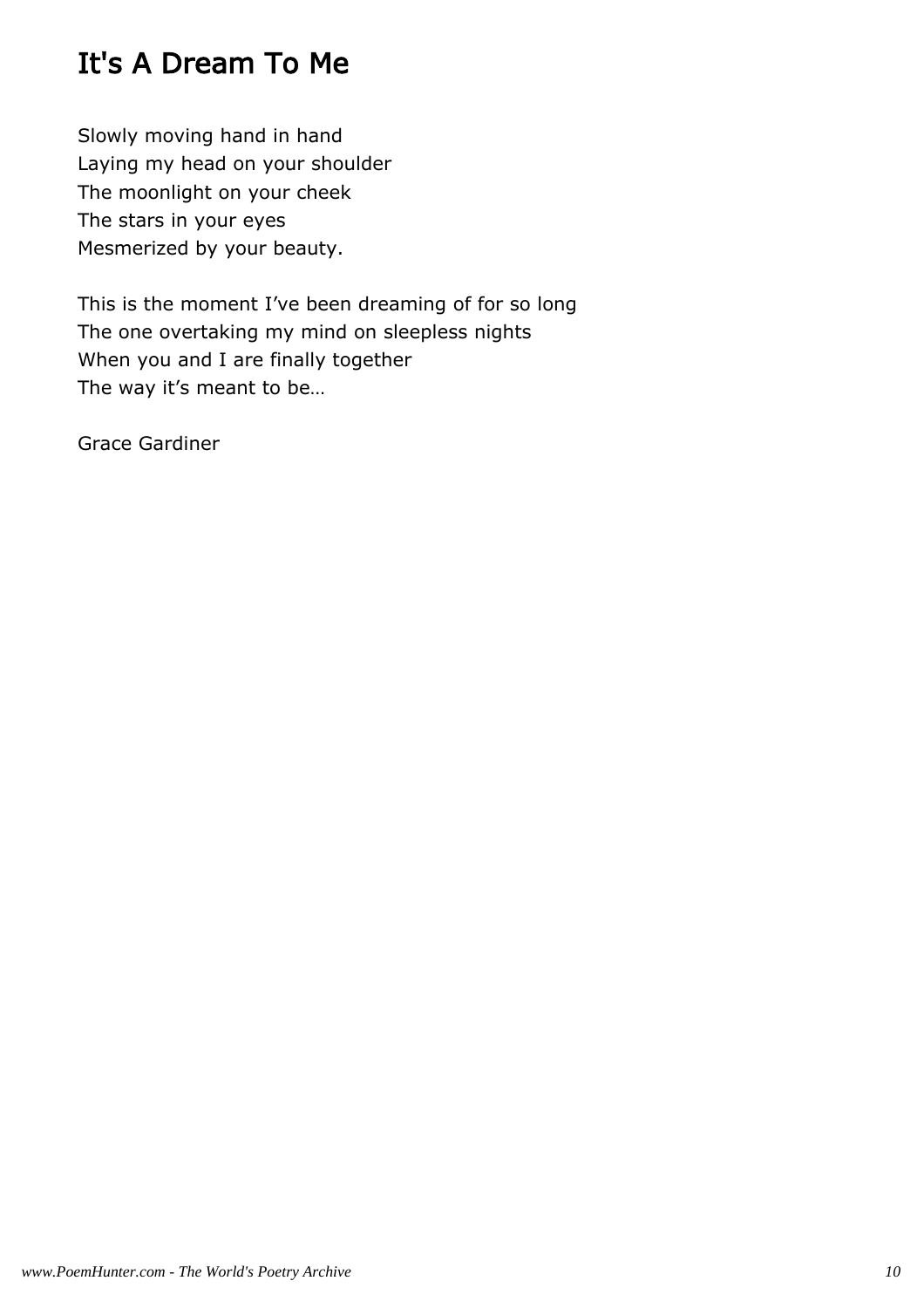# Just Living Life

We've got to live life as if we were dying Spread our wings, believe we're flying Treat every special moment, as if it were our last Always remember, never forget the past Visualize everything, see it's beauty in every way Try to smile, at least once a day

Look at the world around us It's just breathtaking to me To think, of all the possibilities What life has for us in the years to come So just relax, sit back and enjoy the sun!

Dedicated to someone that taught me what life is about. I love you Mum.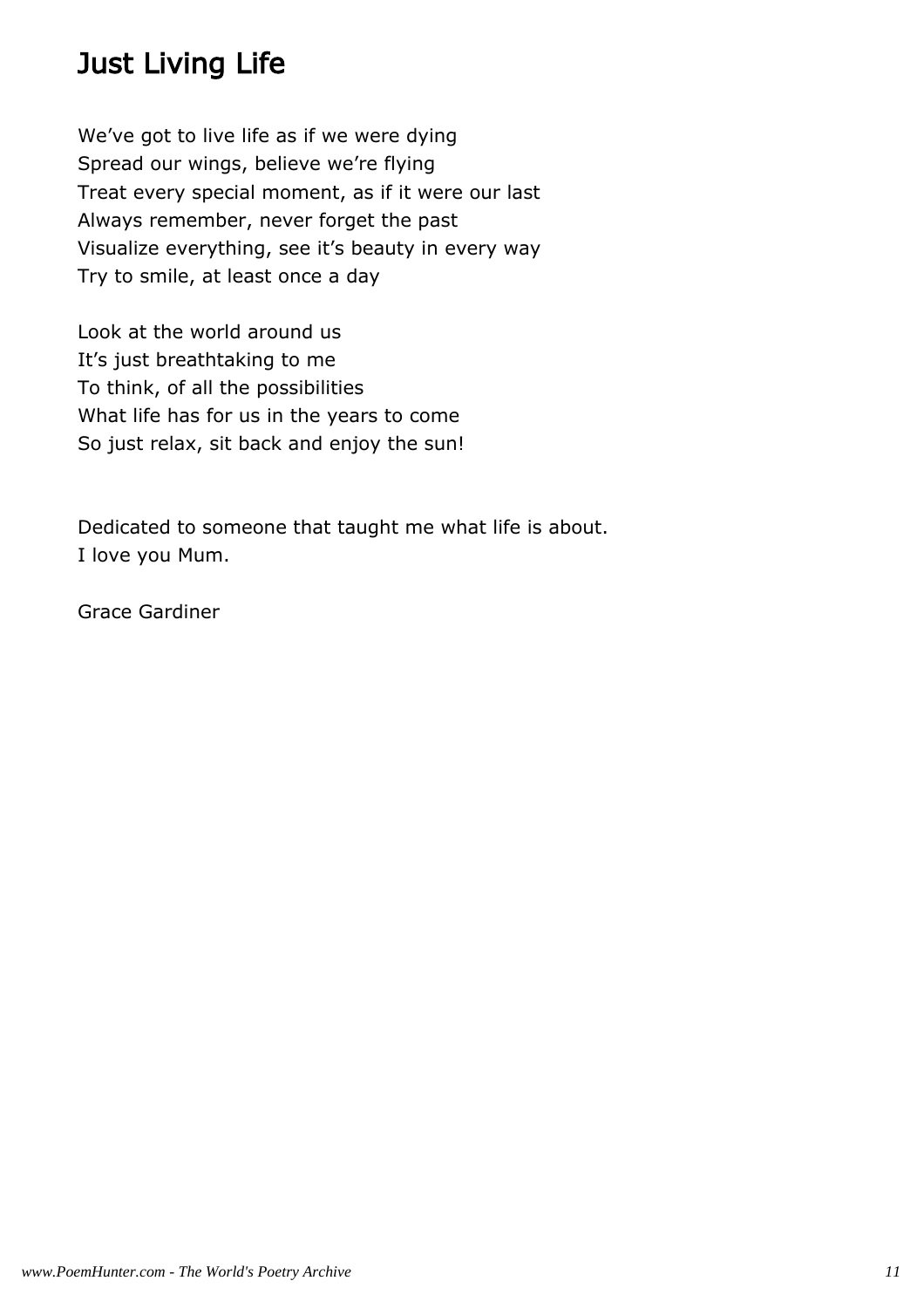# Just Me

I look at myself in the mirror And what do I see? Well that's it I don't know Am I beautiful? Am I inspiring? Am I special? Am I someone to remember? Am I someone to love?

Then I look again Closer this time All I see is me...and I'm as happy as can be.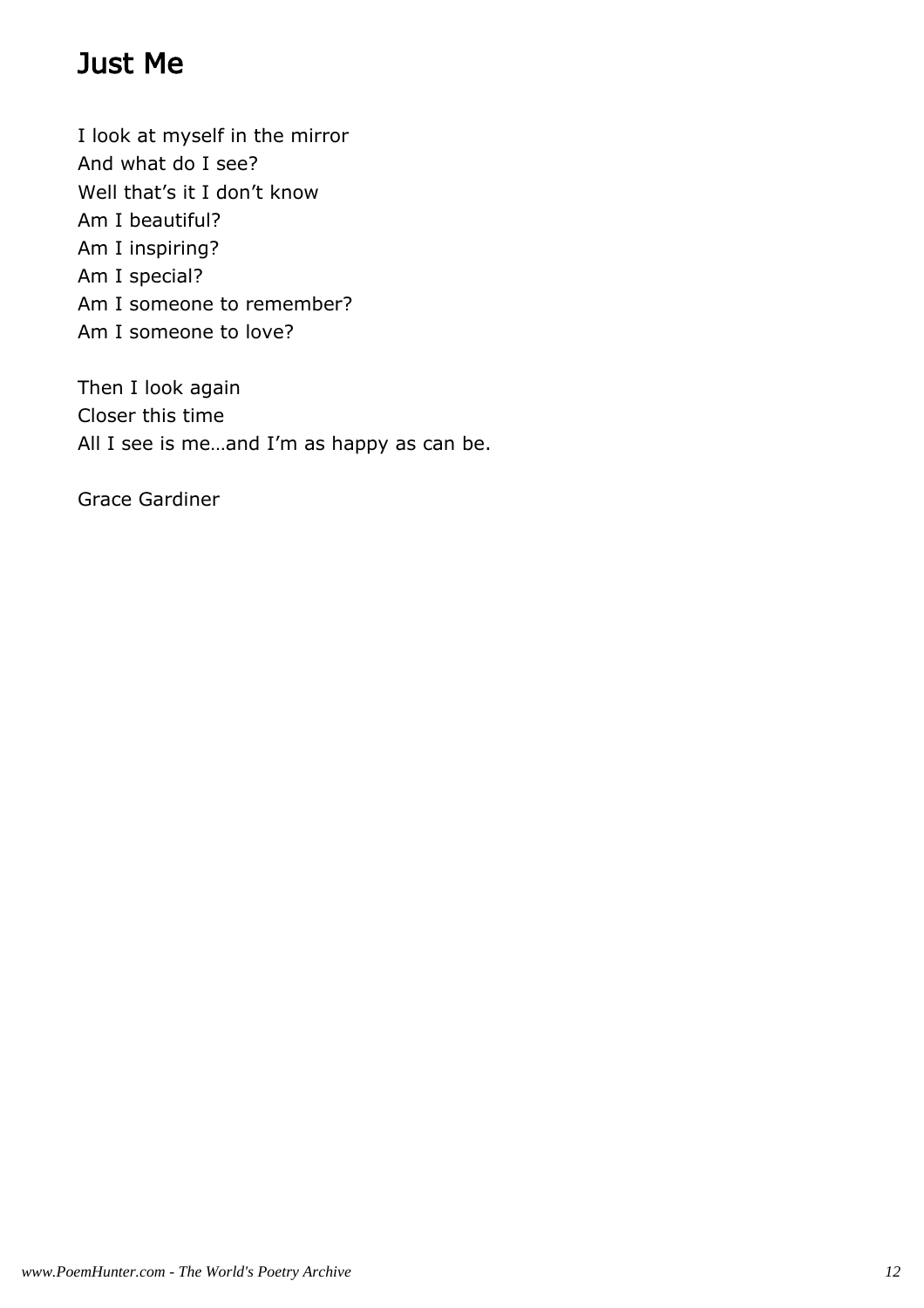# Look At What We'Ve Done

The blue skies have gone The sun has melted away The angles have disappeared, Now it's the demons time to play Danger is upon us with the evils of the universe For everything bad we've done this is our curse For each promise we've broken For every life we've destroyed This is what we get, guilt an unbreakable noise Just look around, realize what this world has become The exact one that created all this, created us Not once did we show how thankful we are So this is our punishment, eternity in dark.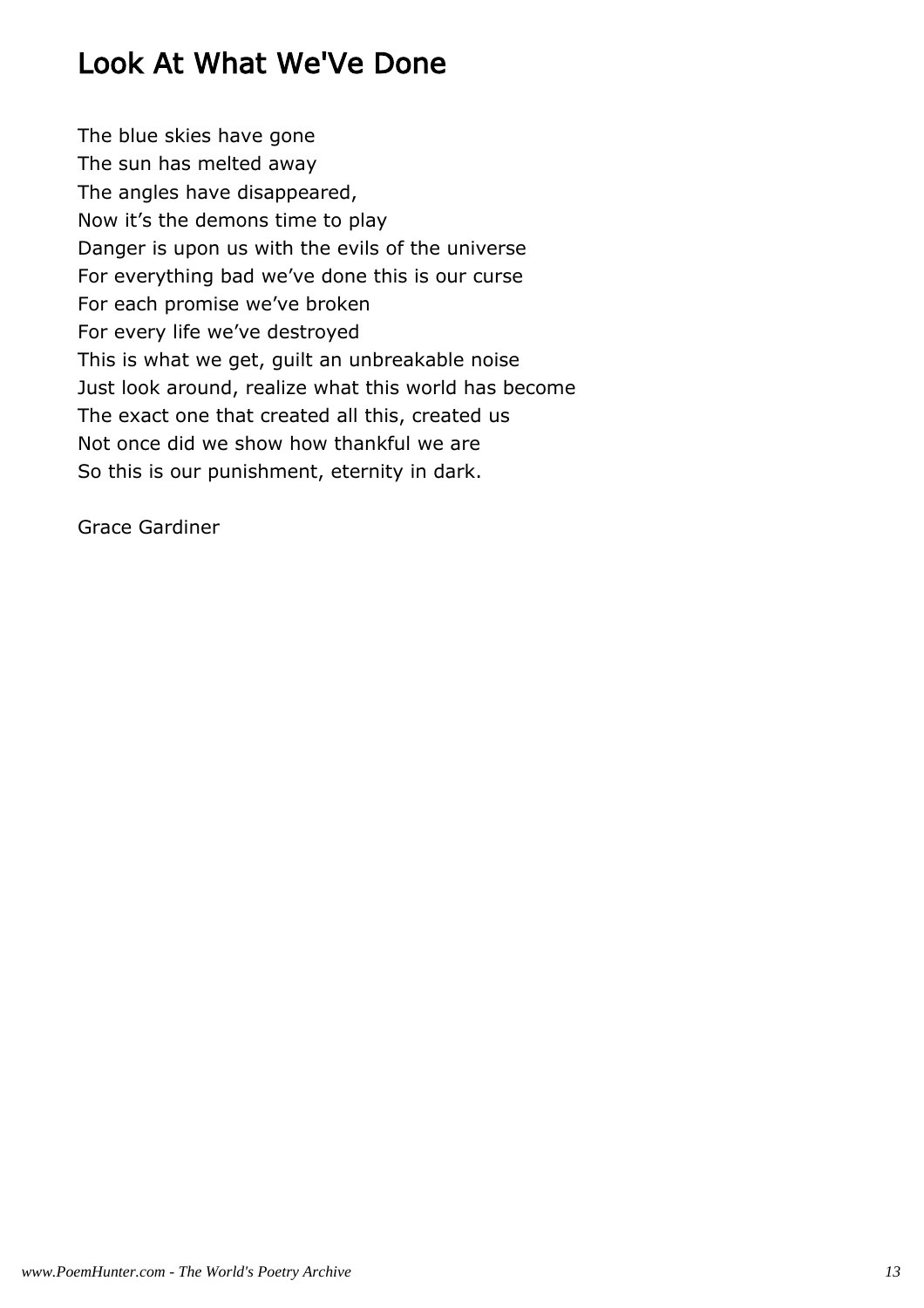#### Lying Under The Stars Together

Now it's just me and you Lying under the stars together I can hear your heart beating While we're lying under the stars together

I feel you reaching for my hand I feel you pulling me in, I feel your eyes on me, You're so close I can taste your skin

I turn to look into your eyes You turn to look into mine I raise my hand in the air Waiting for yours to entwine

You're breath is so warm My body is so cold We lock our lips like a padlock So the truth will never be told

I'm thinking, as you're running your fingers through my hair How you're my knight in shining armor Who rescued me from despair

I look up to the sky and thank the heavens above For giving me my knight of love I look down with a smile so genuine Expecting to see a million white doves

My knight leans over and kisses my cheek And starts to hum a delicate tune He whispers how happy he is that we had a chance to meet As he puts his nose to my neck and smells my perfume

I tell him there is nowhere else I'd rather be Not in the mountains, not in the sea I tell him I want this night to last forever He tells me he feels the same And hands me a white feather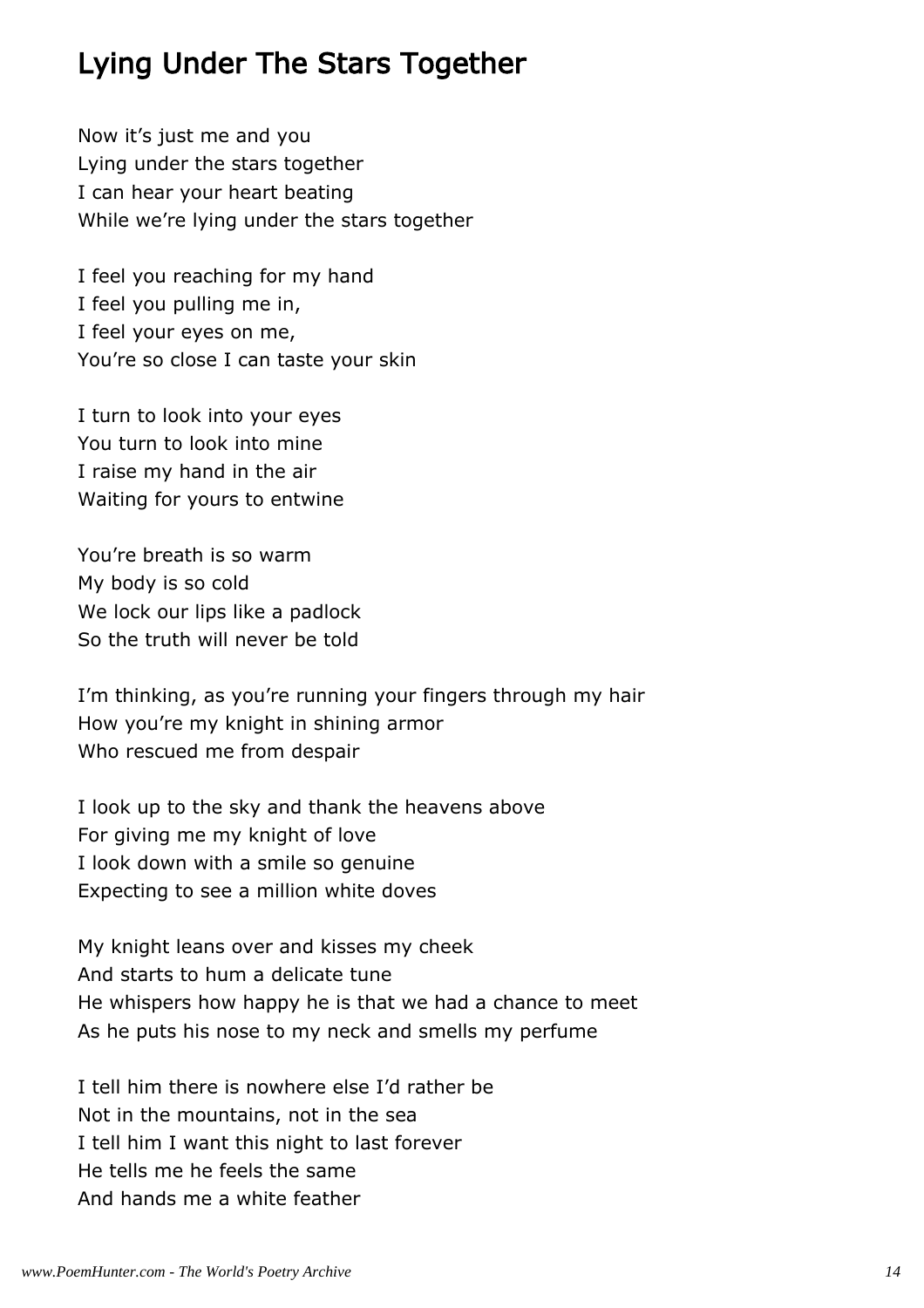He said it represents our love So light and pure He pulls me in to give me a hug And leaves me wanting so much more.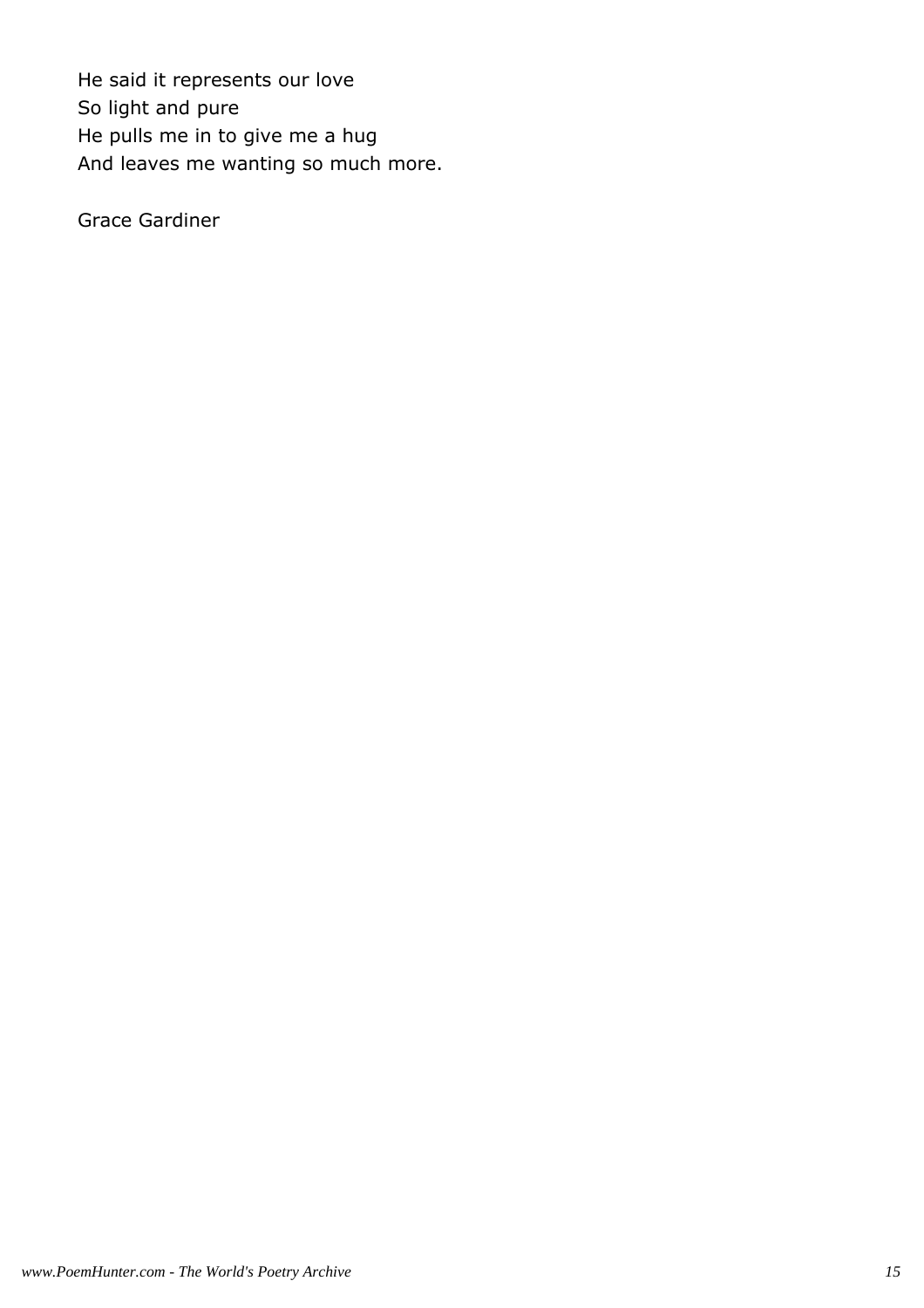# 'Music Is My Drug'

Music is my drug It's running through my veins Every night and everyday, it takes away the pain The beat is all I need To balance on my feet Don't take away my music is all I'll ever plead It's the only thing that matters It's the only thing I've known Music helps me live, when I feel worried or alone It gives me hope when I feel helpless It picks me up when I fall It brings me alive when I feel dead Please don't take my music Don't be this cruel Wherever it's soft or if it's hard Or if it's fast or slow Please don't take away my music, because I love it so.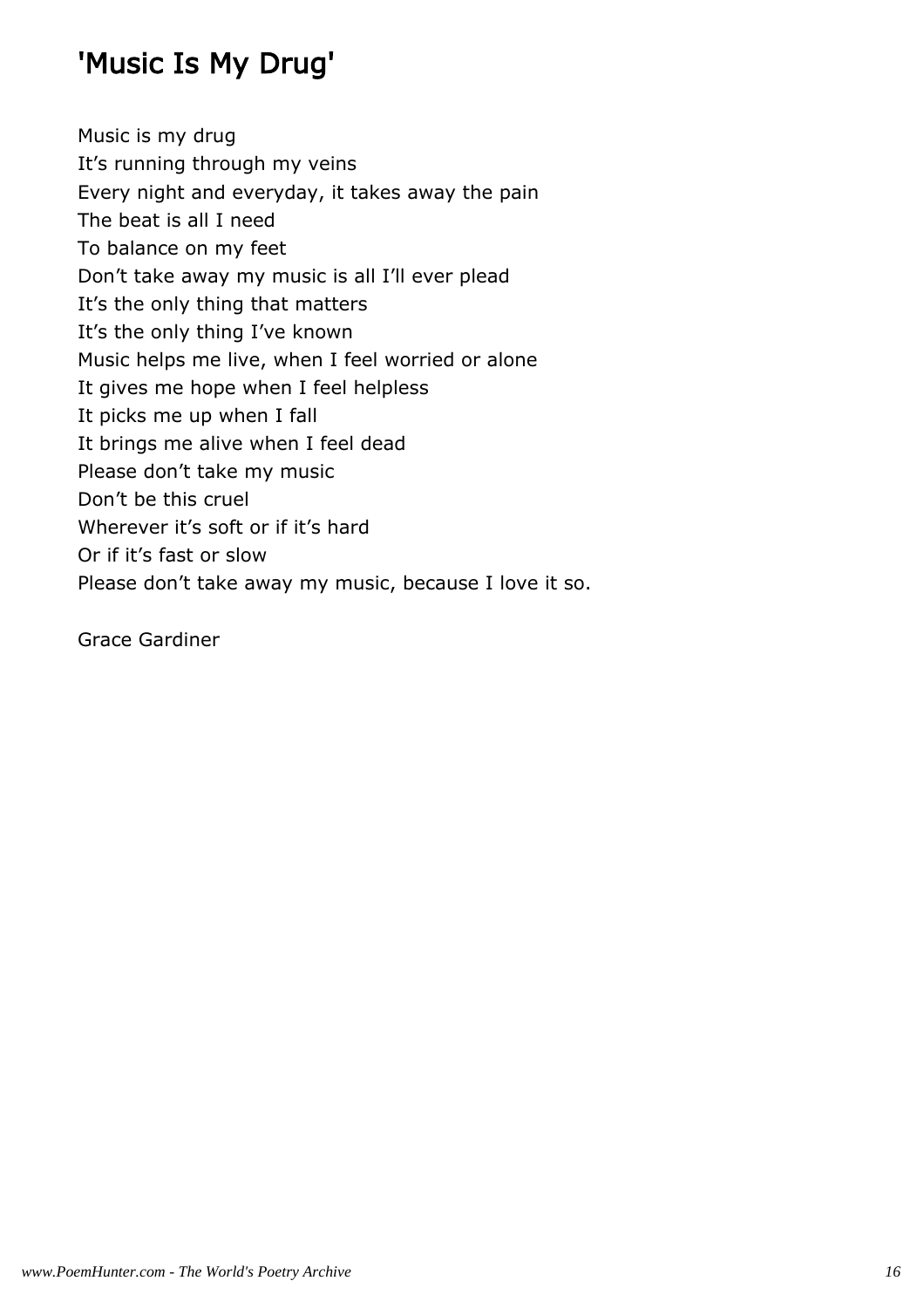# My Brothers

My brothers,

They taught me to never give up, always be strong Stand up for myself in right and wrong They'd help me out at any cost We'd stick together no matter what If I got hurt they were right by my side Telling me it's okay, I'd be alright Even when we were little we were best friends Playing outside on summer nights, Never wanting them to end I don't care if you don't like them I don't care what you say They're my brothers, I'll love them always.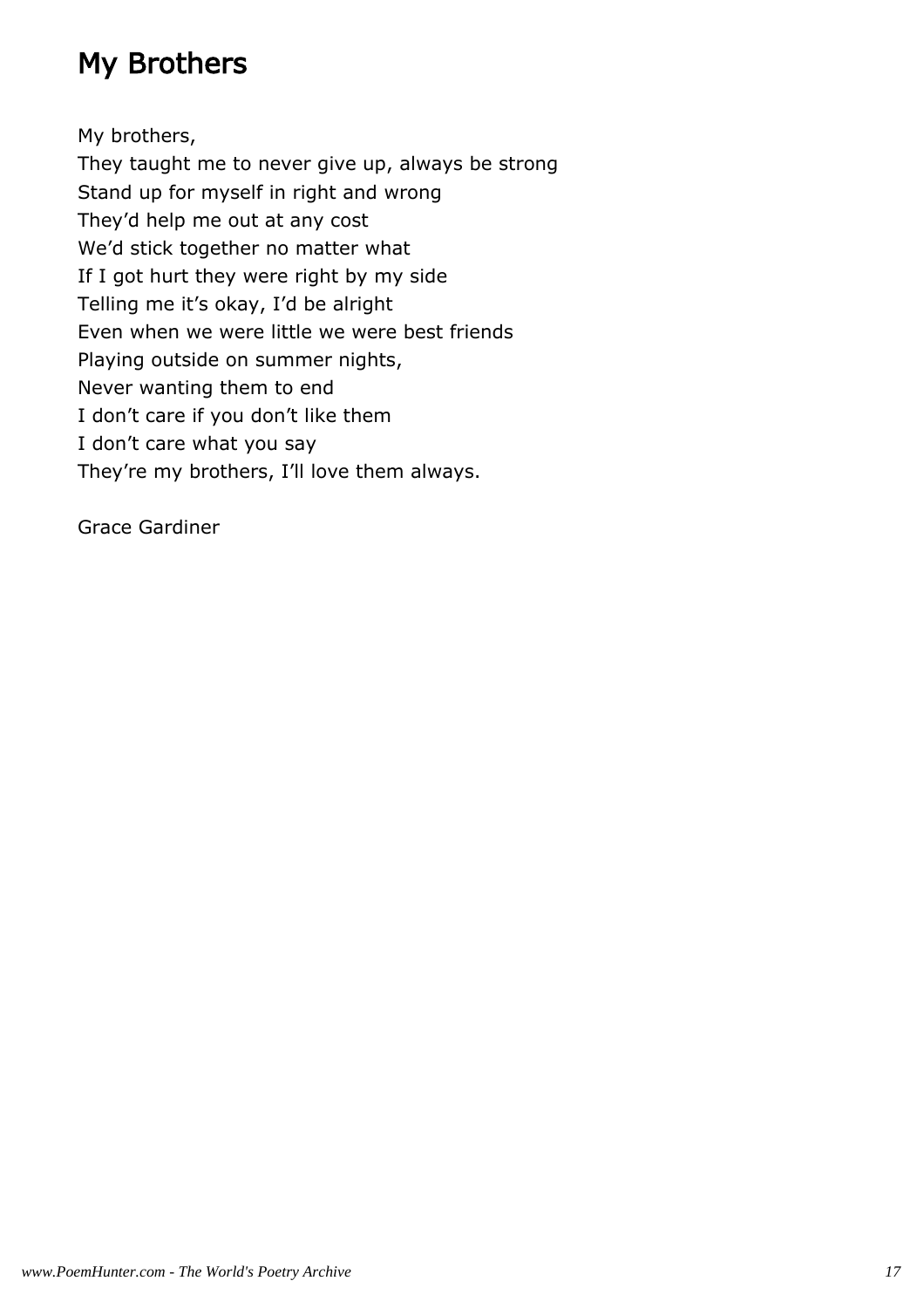# My Heart, My Life And My Soul

I trusted you with my heart, my life and my soul But I didn't realize you could be this cold You tore my heart out and threw it away Left it for someone else to save I could tell my life meant nothing to you You were just waiting for someone new Most important you stole my soul Told me it wasn't worth it, said it was dull So be careful about who you trust with your heart, life and soul And make sure they treat you as good as gold…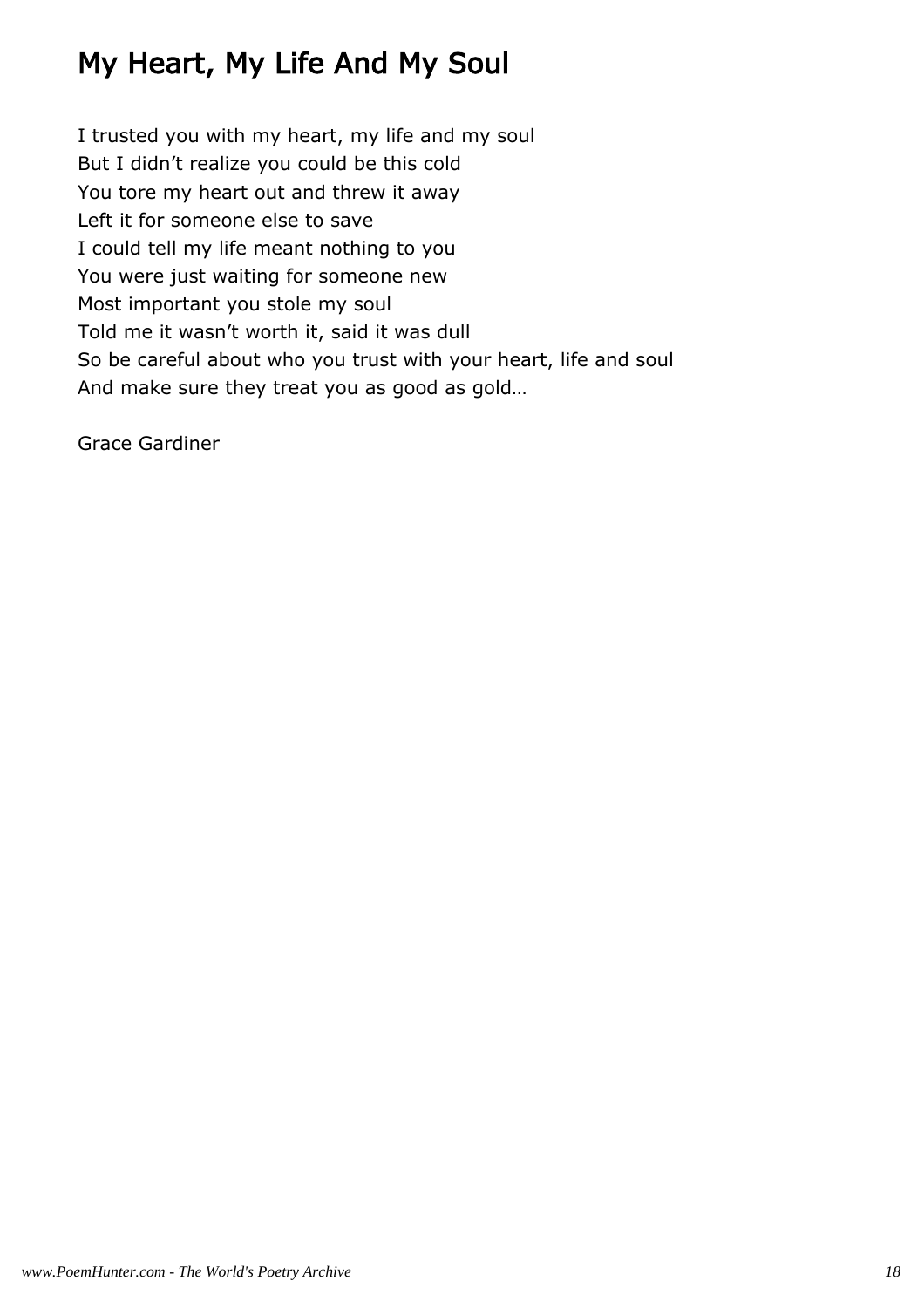#### Shattered Trust

I pick up the shattered piece of mirror on the floor I look at my reflection I can't help it I don't want this anymore The lies keep coming back They're burning my skin Reminding me of everything The things you did I've got to get free, away from this pain Never look back, cry in the rain

I don't know how I let this happen All I have is myself to blame The sadness it brings, I feel so ashamed I've got to cover up my feelings Ignore the flames Never look back, cry in the rain

I thought we would stay together forever At least that's what you promised All I've got is our memories to keep me sane I've got to forget all the dreams Never look back, cry in the rain

Everything we had is gone I've fallen to the floor Finally at peace, I don't feel the cold anymore See the shattered piece of mirror It resembles our trust Broken…no more.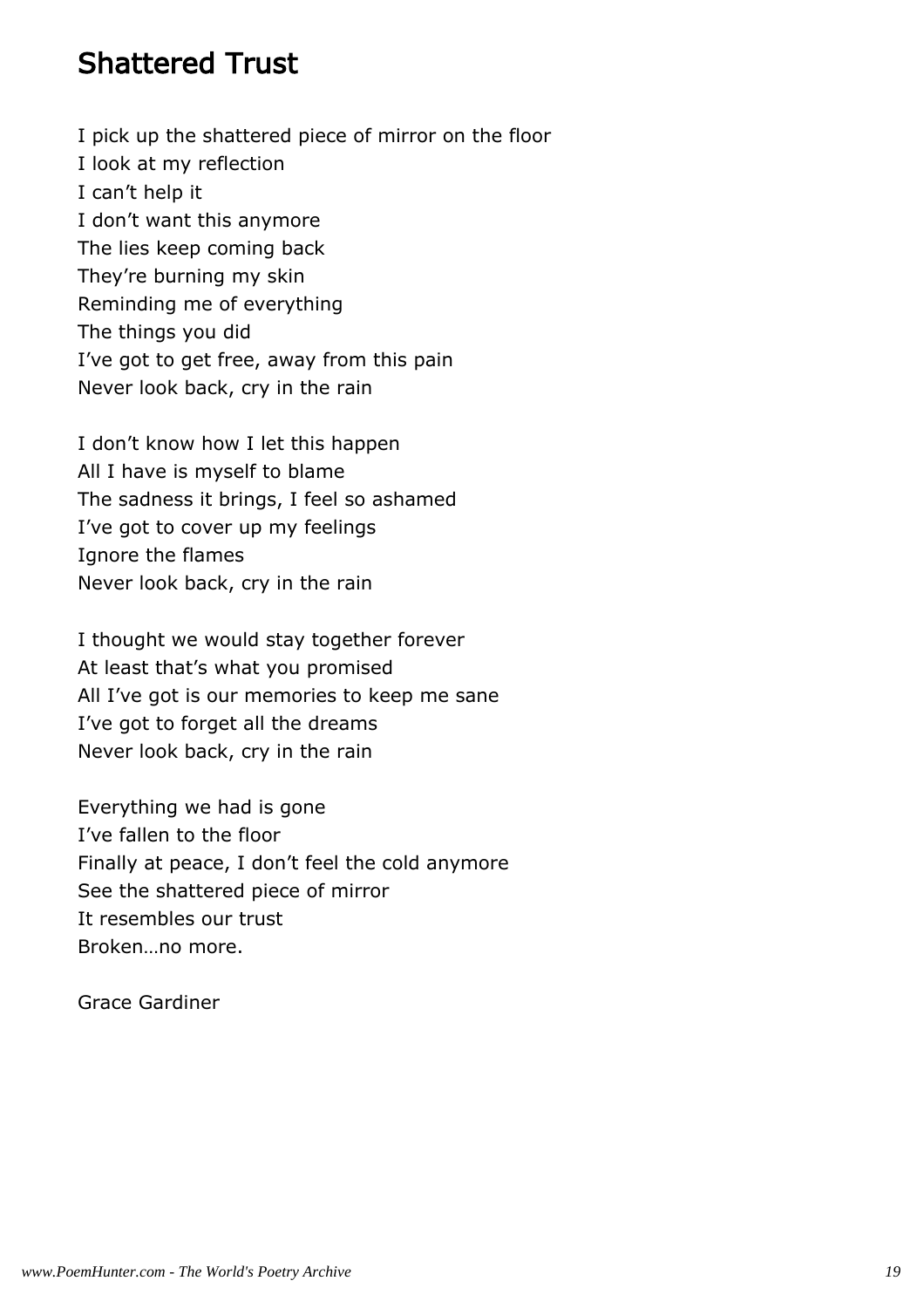# Sunset Of The Summer Sky

Looking out my window, I'm in pure bliss The sky's colors are mesmerizing The shapes of the clouds glow with excitement Could anything be more beautiful? This evening if definitely one to remember The suns ray's are beating down to the ground Still lighting up the streets of the summer night Looking down at people laughing, having fun… Making memories that will last a lifetime I can't seem to take my eyes off the world above me Stuck in my own place of peace I can feel the smile appearing on my face as I look on knowingly Soon it will be the stars time to shine Everyone would've forgotten about the picture perfect sunset The one that made them stop and gaze on happily The lights will be turned on and the party will start Saying goodbye to the sun and hello to dark.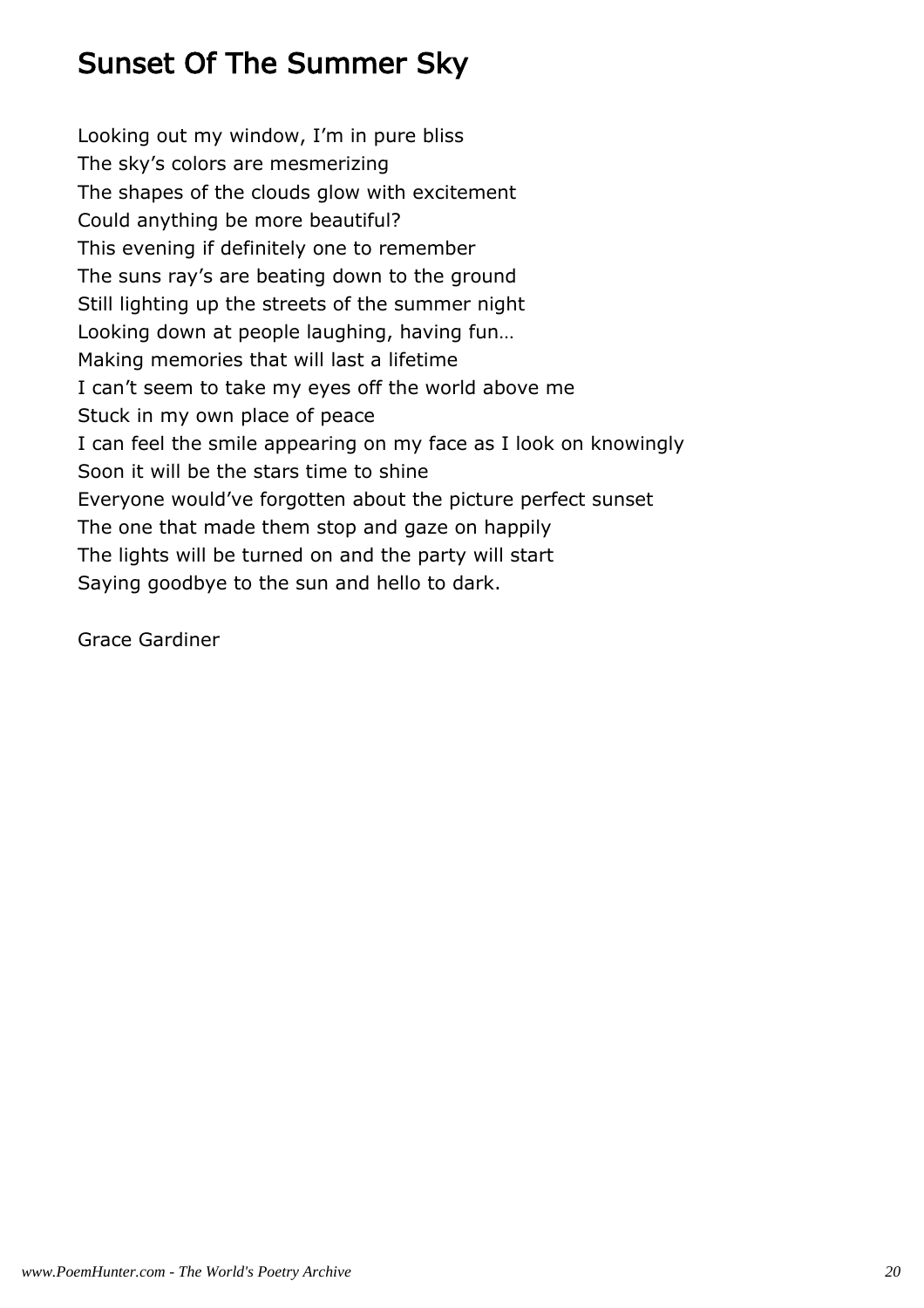# To Fall In Love

Do you know what it feels like? Deep down, underneath Having someone who makes your life feel complete

To look into there soul Not knowing what to say Seeing them smile Does it take your breath away?

Yes, Without him I would fall apart My soul would be empty My life would be dark

He says that he loves me more than anything in the world That he wont ever stop I'm his only girl.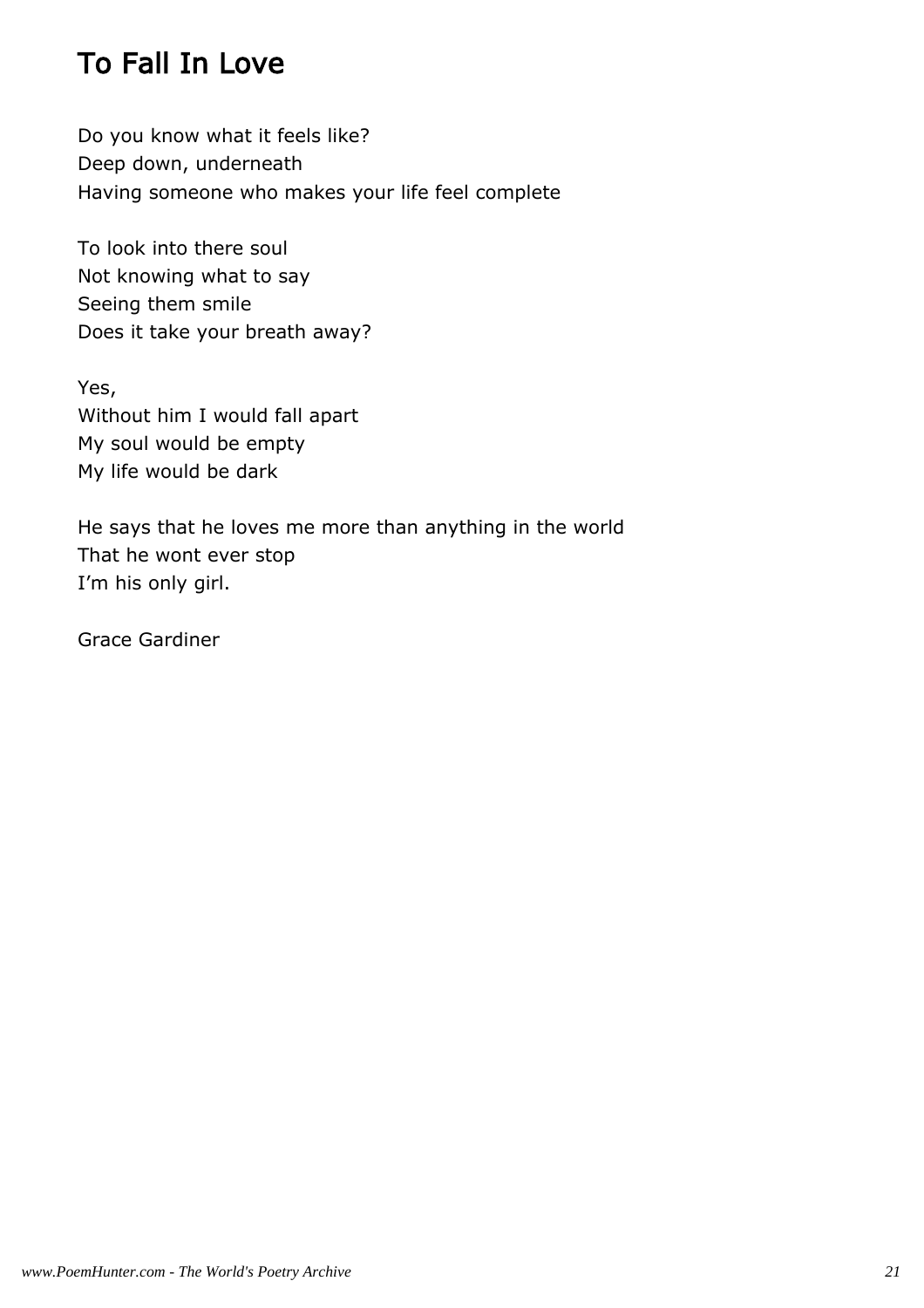# Waiting

Each day away from you is agony I can't sleep, I can't eat My feeling for you is to deep

I'm dreaming of the day when we're together Gazing into each others eyes Laying down, drowning into the sky I can still remember the way you held me when I left When you whispered that you'll be waiting for me Gently saying 'My heart only beats when I'm with you'.

I'll see you soon…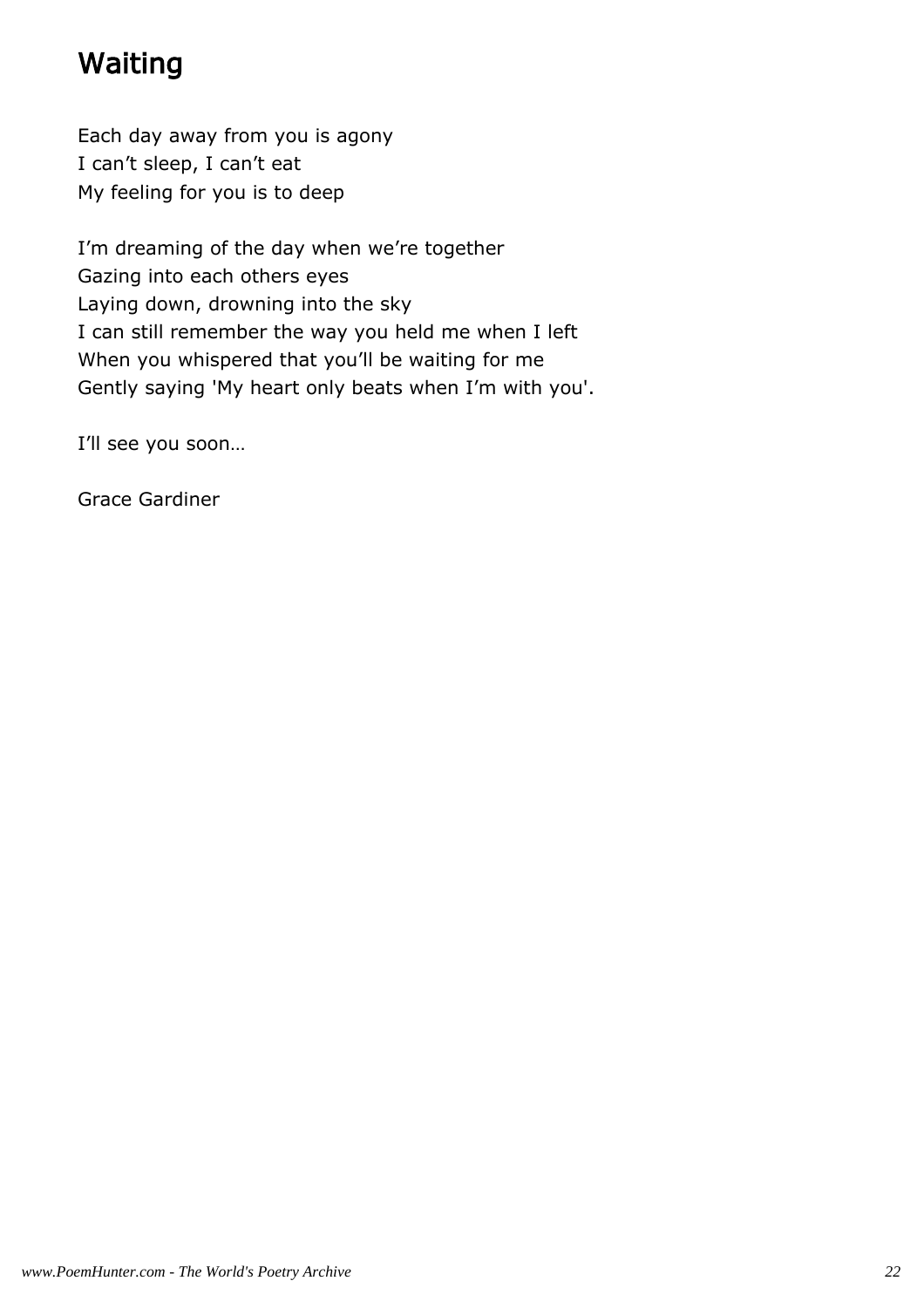# When Your Life Became A Lie

I can see the hatred in your eyes I know you're crying inside It's the way you stand As if you don't belong When you're lost in thought for so long The way you watch other people living happy lives When you wish there was somewhere you could walk in pride Where everything is easier, not so confusing A place where you could have someone, That you would be terrified of losing You know where it is, right in the sky It's the only place you could think of Since your life became a lie.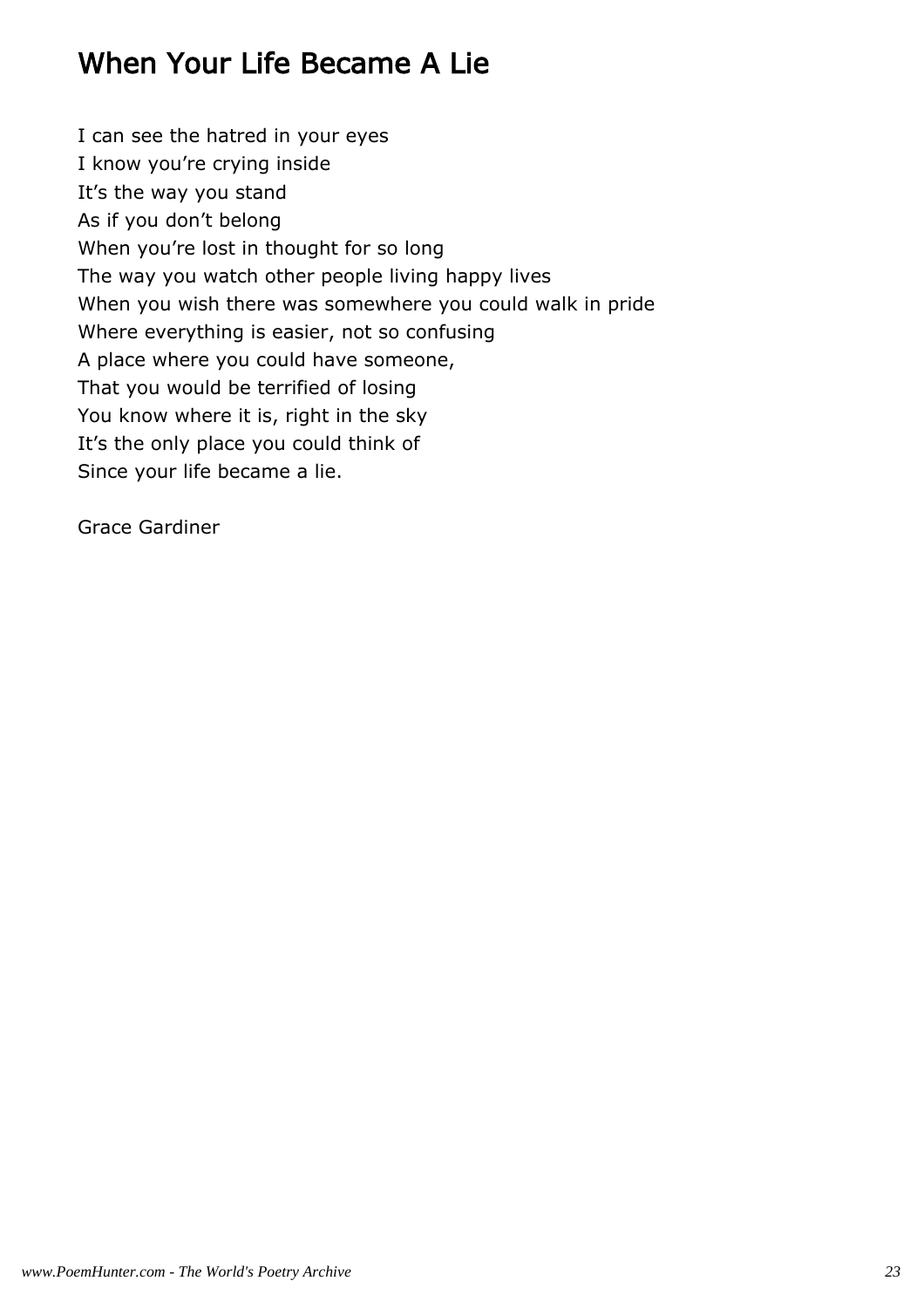#### Whispering Trees

Lying in the breeze, just listening to the trees whispering to me "Don't tell anyone" they would plea "Don't tell anyone the truths about what we've said".

They all stand there so innocent in the ground You'd never think a tree would make even a little sound

But I can hear them whispering to me Telling me I'm not wrong People disbelieve when I say I talk to trees They just laugh and think I need some sleep No one thinks they're alive I know they are, you just have to look deep inside

I'll go to visit my trees after school Ramble on about all the stuff I have to do But they don't mind After all, trees are so very kind

They like to be touched by the softest hands Gliding over their bark They love it when the moon and stars come out Hiding away in the dark

They told me they like it when the summer comes And warms up the soil When their leaves turn bright green Unlike the frozen winter sod.. Ugh, It makes them coil

They told me I'm different to everyone else They told me I understand They told me to always believe in the impossible They told me to never look back

When I have to say goodbye I can feel a tear at the corner of my eye I'll give them a hug one by one Tell them I'll be back tomorrow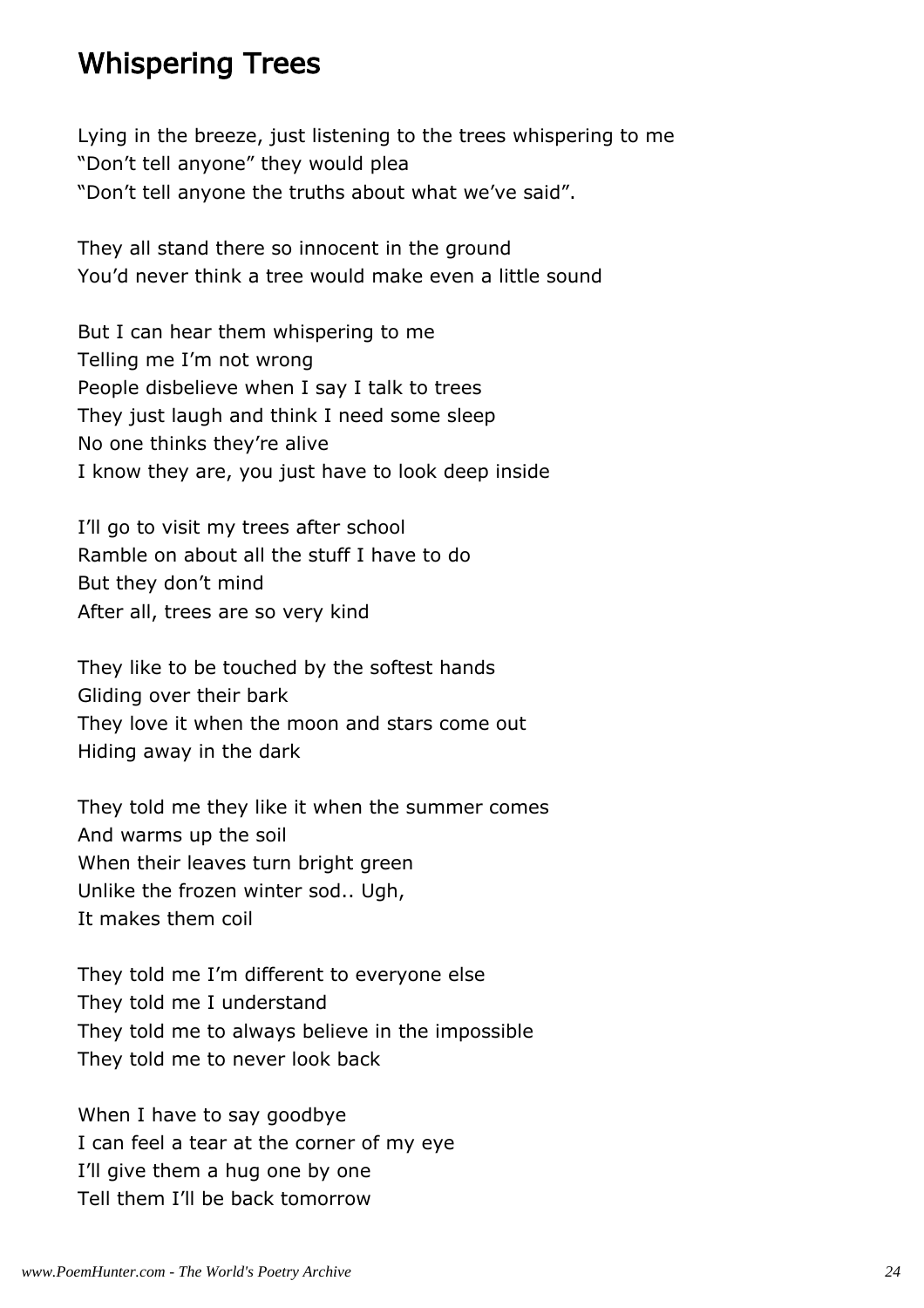Maybe I'll ask a friend to come

Oh how I love my trees, I love my trees that whisper to me.